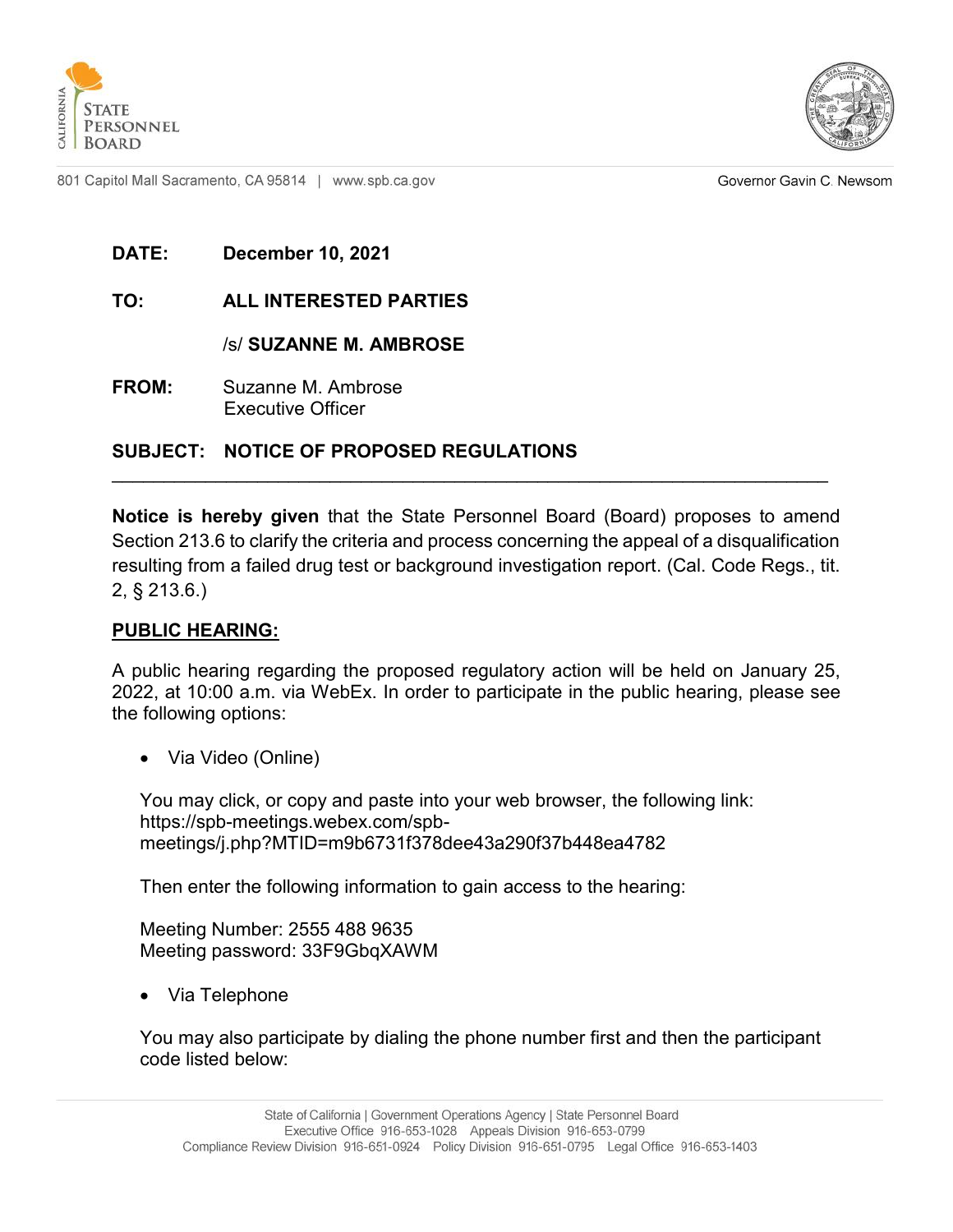



Governor Gavin C. Newsom

Phone Number: +1-408-418-9388 Participant Code: 25554889635

The telephonic conference to be used for the public hearing is accessible to persons with mobility impairment. Persons with sight or hearing impairments are requested to notify the contact person for these hearings (listed below) in order to make specific arrangements, if necessary.

#### **WRITTEN COMMENT PERIOD:**

Any interested party, or his or her duly authorized representative, may submit written comments relevant to the proposed regulatory action to the contact person listed below.

Lori Gillihan, Chief Policy Division State Personnel Board 801 Capitol Mall Sacramento, CA 95814 Email: lori.gillihan@spb.ca.gov

The written comment period closes on January 24, 2022. Only written comments received by that time shall be reviewed and considered by the Board before it adopts, amends, or repeals a regulation.

### **AUTHORITY AND REFERENCE:**

The Board proposes to amend Section 213.6 of Title 2, Chapter 1 of the California Code of Regulations pursuant to the authority vested in it by the California Constitution, article 7, section 3, and Government Code section 18701. The proposed regulation will implement, interpret, and make specific the provisions of Government Code sections 18654, 18670, 18671, 19675, and 18930.

### **INFORMATIVE DIGEST/POLICY STATEMENT OVERVIEW:**

The Board is a constitutional body responsible for enforcing California's civil service statutes. (Cal. Const., art. VII, §§ 1, subd. (b), & 3; Gov. Code, § 18660.) In addition, the Board, by majority vote of all its members, prescribes probationary periods and classifications, adopts other rules authorized by statute, and reviews disciplinary actions imposed against state employees. (*Ibid.)*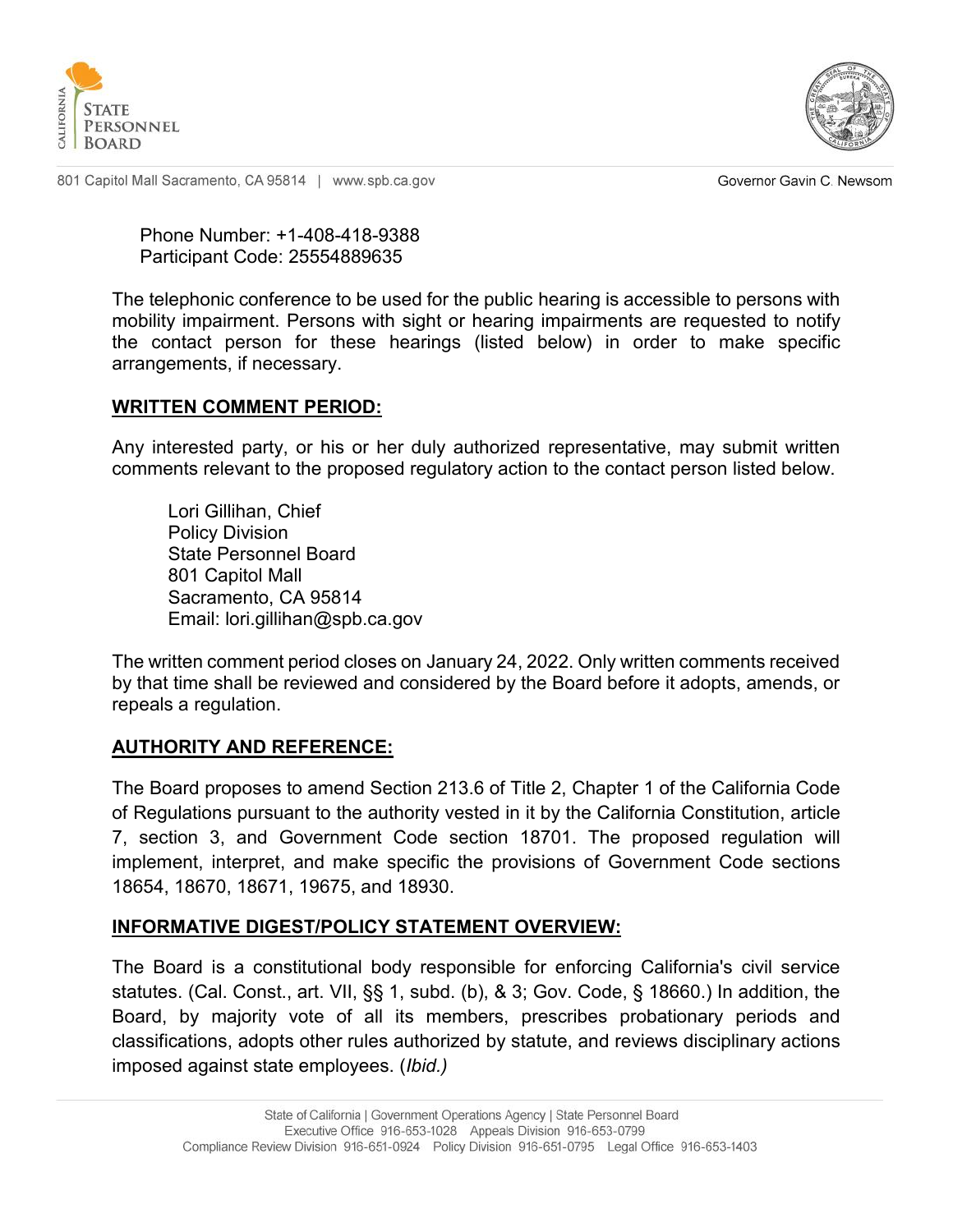



Governor Gavin C. Newsom

Regulations adopted by the Board are exempt from the Administrative Procedure Act (APA), except as expressly specified. (Gov. Code, §§ 18211, 18215, & 18216.) Regulations concerning Board hearing procedures related to disciplinary and merit matters are not exempt from the APA. (Gov. Code, § 18215, subd. (a)(2).)

The purpose of this regulatory action is to update the Board's regulations to clarify the grounds for appealing a disqualification based on a failed drug test. Applicants will have a clear explanation of when an appeal is allowable if they fail a drug test in the examination process.

The benefits of this regulatory change are that the grounds for appealing a disqualification based on a failed drug test will become clearer. The two grounds will be: 1) that the drug was used legally; or 2) that there has been a violation of test protocol or chain of custody procedures that caused a false positive test; or that an irregularity caused a false positive test result.

In reviewing other state regulations, the Board found that the instant regulatory proposal is consistent and compatible with existing state regulations.

# **FISCAL IMPACT ON PUBLIC AGENCIES:**

- · Mandate on local agencies and school districts: None.
- · Cost to any local agency or school district that must be reimbursed in accordance with Government Code sections 17500 through 17630: None.
- Cost or savings to any State agency: None.
- · Other nondiscretionary cost or savings imposed on local agencies: None.
- · Cost or savings in federal funding to the State: None

### **SIGNIFICANT EFFECT ON HOUSING COSTS:**

None.

# **ECONOMIC IMPACT ON BUSINESS:**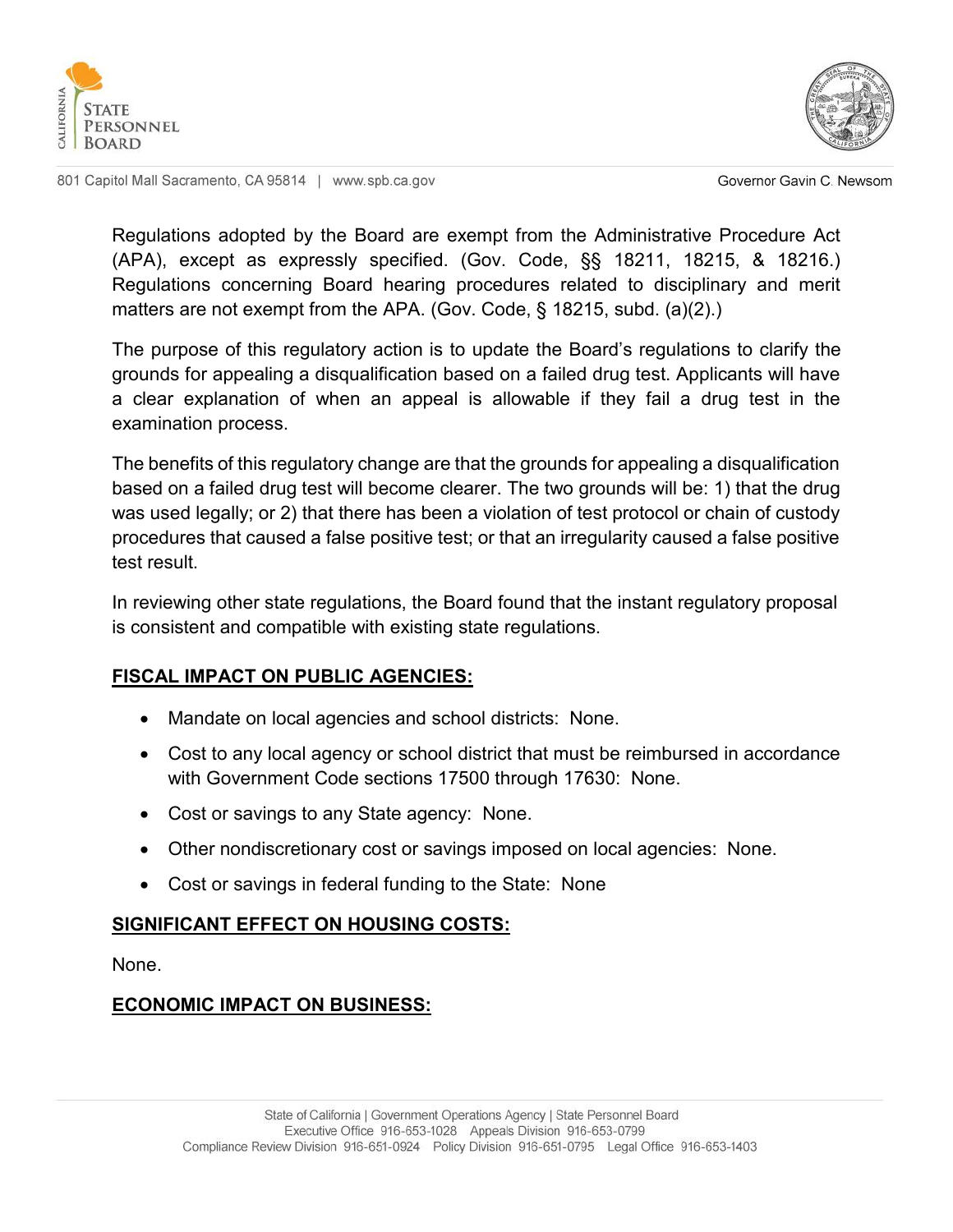



Governor Gavin C. Newsom

- · Significant, statewide adverse economic impact directly affecting businesses including the ability of California businesses to compete with businesses in other states: None.
- · Effect on small business: None. The proposed regulations only set standards related to state civil service appeals procedures. Accordingly, it has been determined that the adoption of the proposed regulations would not affect small businesses in any way.

# **COST IMPACT ON A REPRESENTATIVE PRIVATE PERSON OR BUSINESS:**

The agency is not aware of any cost impacts that a representative private person or business would necessarily incur in reasonable compliance with the proposed action since the regulatory change only impacts the Board's appeals procedures.

### **RESULTS OF ECONOMIC IMPACT ASESSMENT:**

Adoption of these regulations will not:

- 1. Create or eliminate jobs within California.
- 2. Create new businesses or eliminate existing businesses within California.
- 3. Affect the expansion of businesses currently doing business within California.
- 4. Affect worker safety or the state's environment.

### **CONSIDERATION OF ALTERNATIVES:**

The Board has initially determined that no reasonable alternatives it has considered or that have been otherwise identified and brought to the attention of the Board would be more effective in carrying out the purposes for which the instant action is proposed or would be as effective and less burdensome to affected private persons than the proposed action, or would be more cost-effective to affected private persons and equally effective in implementing the statutory policy or other provision of law.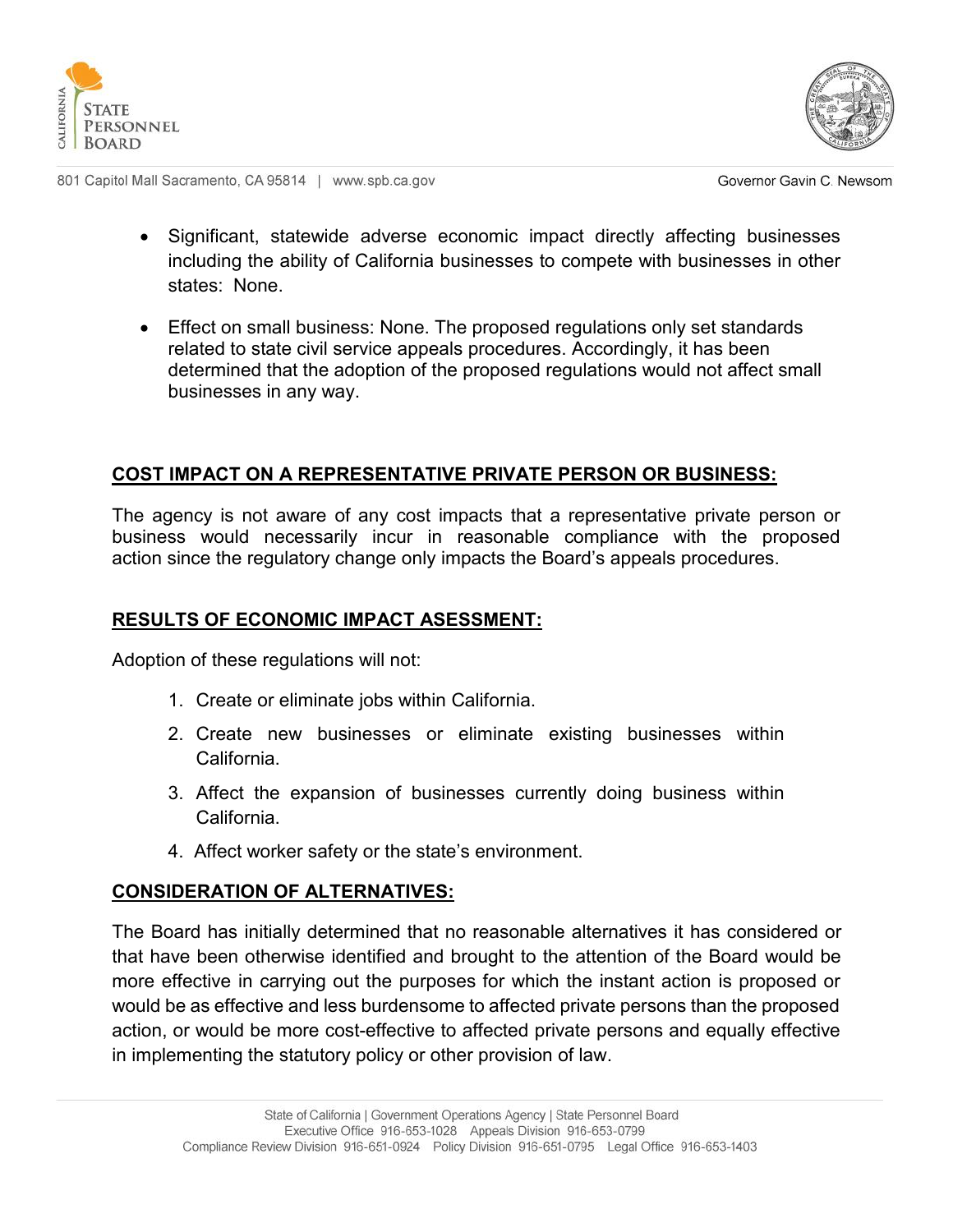



Governor Gavin C. Newsom

### **CONTACT PERSONS:**

Inquiries concerning the proposed regulatory action, including questions regarding procedure, comments, or the substance of the proposal, may be directed to:

Lori Gillihan, Chief Policy Division State Personnel Board 801 Capitol Mall Sacramento, CA 95814 Phone: (916) 651-1043 Email: [lori.gillihan@spb.ca.gov](mailto:lori.gillihan@spb.ca.gov)

The backup contact person for these inquiries is:

Carlos Gomez, Analyst Policy Division State Personnel Board 801 Capitol Mall Sacramento, CA 95814 Phone: (916) 651-8350 Email: [carlos.gomez@spb.ca.gov](mailto:carlos.gomez@spb.ca.gov)

Please direct requests for copies of the proposed text of the regulations, the initial statement of reasons, or other information upon which the rulemaking is based to Policy Division Chief, Lori Gillihan, at the above address.

### **AVAILABILITY OF RULEMAKING FILE:**

The Board is maintaining a rulemaking file for the proposed regulatory action, which as of the date of this notice contains the following:

- 1. A copy of the text of the regulations for which the adoption is proposed in strikeout and underline;
- 2. A copy of this notice and statement of reasons for the proposed adoption; and
- 3. Any factual information upon which the proposed rulemaking is based.

If written comments, data or other factual information, studies or reports are received, they will be added to the rulemaking file. The file is available for public inspection during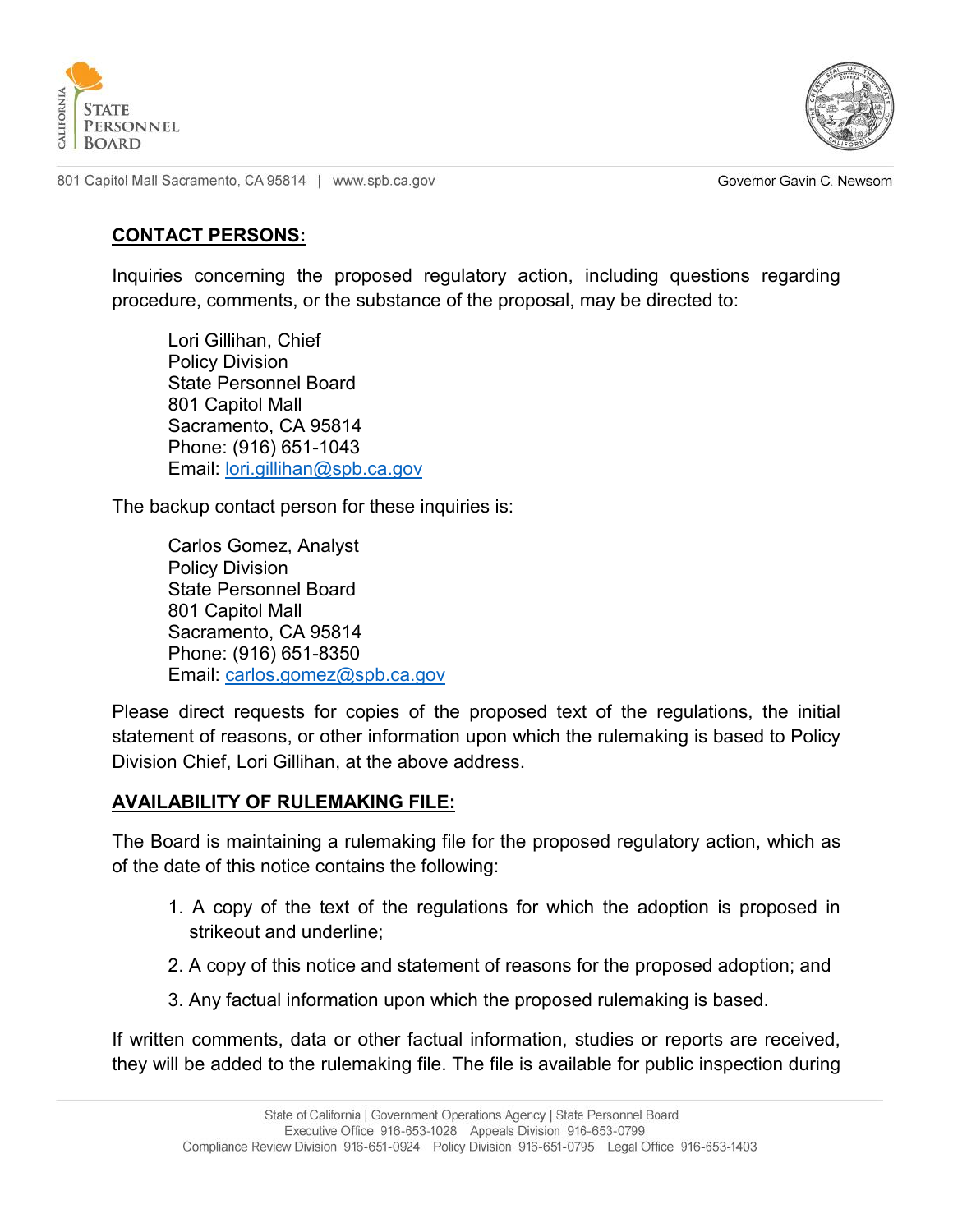



Governor Gavin C. Newsom

normal working hours at the State Personnel Board, 801 Capitol Mall, Sacramento, CA 95814. Items 1 through 3 are also available on the Board's website at [www.spb.ca.gov](http://www.spb.ca.gov/) under "What's New?" Copies may be obtained by contacting the person via the address, email, or phone number listed above.

## **AVAILABILITY OF CHANGED OR MODIFIED TEXT:**

After considering all timely and relevant comments received, the Board may adopt the proposed regulations substantially as described in this notice. If the Board makes modifications that are sufficiently related to the originally proposed text, it will make the modified text (with the changes clearly indicated) available to the public for at least 15 days before the Board adopts the regulations as revised. Please send requests for copies of any modified regulations to the attention of the person at the address indicated above. The Board will accept written comments on the modified regulations for 15 days after the date on which they are made available to the public.

## **AVAILABILITY OF THE FINAL STATEMENT OF REASONS:**

It is anticipated that the proposed regulations will be filed with the Office of Administrative Law and shall include a Final Statement of Reasons. Copies of the Final Statement of Reasons may be obtained from the contact person when it becomes available.

### **AVAILABLITY OF DOCUMENTS ON THE INTERNET:**

Copies of the Notice of Proposed Action, the Initial Statement of Reasons, and the text of the regulations in underline and strikeout can be accessed on the Board's website at [www.spb.ca.gov](http://www.spb.ca.gov/) under "What's New?"